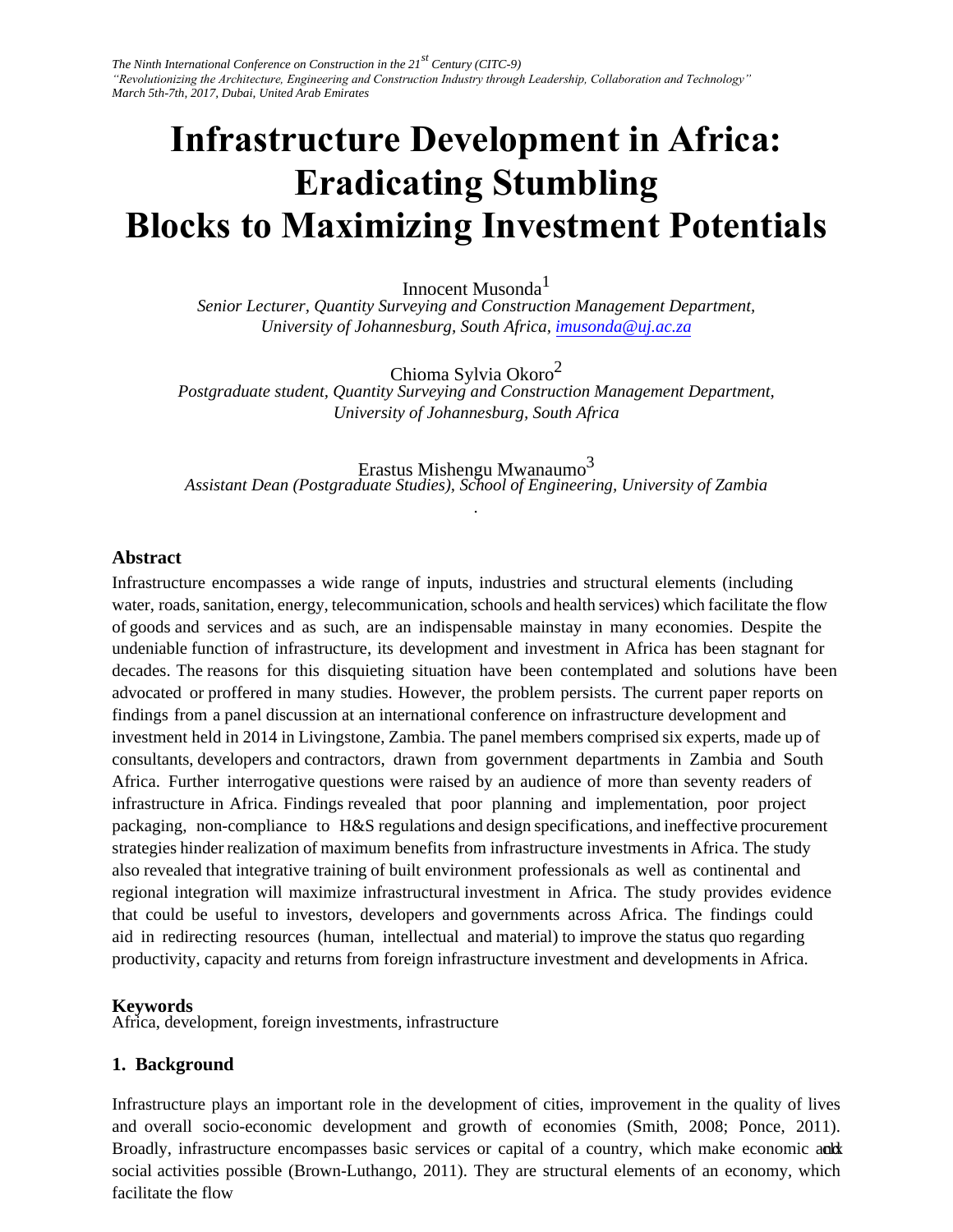of goods and services. According to the American Society of Civil Engineers (ASCE), 2013), infrastructure is the foundation that connects nation's businesses, communities and people, driving economic growth and improving quality of life.

Despite the undeniable function of infrastructure, its development and investment in Africa has been stagnant for decades. The reasons for this alarming situation have been contemplated and solutions have been advocated or proffered in many studies. However, the problem persists. There still exits a massive shortfall in infrastructure development and investment which limits Africa's productive capacity and global competitive advantage. The gap drags down economic growth in Africa by as much as 3 percent of GDP (Reuters, 2011). According to the African Development Bank Group (AfDB) (2010), the estimated financing requirement to close the infrastructure gap totals USD 93 billion annually until 2020. In most African countries, particularly the lower-income countries, infrastructure is a major constraint on doing business, and is found to depress firm productivity by around 40 percent. Power shortages are common in Africa and hinder investment, even though the world's poorest continent has abundant potential resources of solar, hydro, oil, gas, coal and geothermal power (Reuters, 2011). Africa's absolute and relative lack of infrastructure reflects the existence of untapped productive potential, which could be unlocked through upscaling of investments in the sector (AfDB, 2010).

For most countries, the negative impact of deficient infrastructure is at least as large as that associated with corruption, crime, financial market and red tape constraints (World Bank, 2013). Achieving water security, defined as reliable water supplies and acceptable risks from floods and other unpredictable events, including those from climate change, will require a significant expansion of water storage capacity from current levels of 200 cubic meters per capita to levels of at least 750 cubic meters per capita, a level currently found only in South Africa (World Bank, 2013).

Participation in infrastructure finance and development has over the years been done by the West and China. China's banks, notably the People's Bank of China, the China Development Bank, and the Export-Import Bank of China (Exim Bank of China), have supported large-scale investments in African infrastructure, with more than 2,200 Chinese enterprises currently operating in sub-Saharan Africa, most of them private firms (Pigato and Tang, 2015). Diplomatic contacts and bilateral aid and cooperation initiatives have greatly expanded,1 and the Forum on China-Africa Cooperation, formed in 2000 and convened every three years, has become the primary institutional vehicle for China's strategic engagement with sub-Saharan Africa (Pigato and Tang, ibid.). According to a white paper on China-Africa economic trade co-operation published by China's State Council in 2013, China's foreign direct investment in Africa grew at an annual rate of 20.5% between 2009 and 2012 (Economist Intelligence Unit, 2014).

However, the narrative in most parts of Africa is that ordinary citizens have not benefited from these massive investments in infrastructure which has been made over the years.For instance, a Ghanaian project in 2013 floundered due to loss in translation or different interpretations about what the government officials and a Chinese firm agreed on (Economist Intelligence Unit, 2014). According to this study, Chinese firms might just be investing in Africa, like everyone else, but might still need to make additional efforts to invest transparently and engage the communities in which they invest.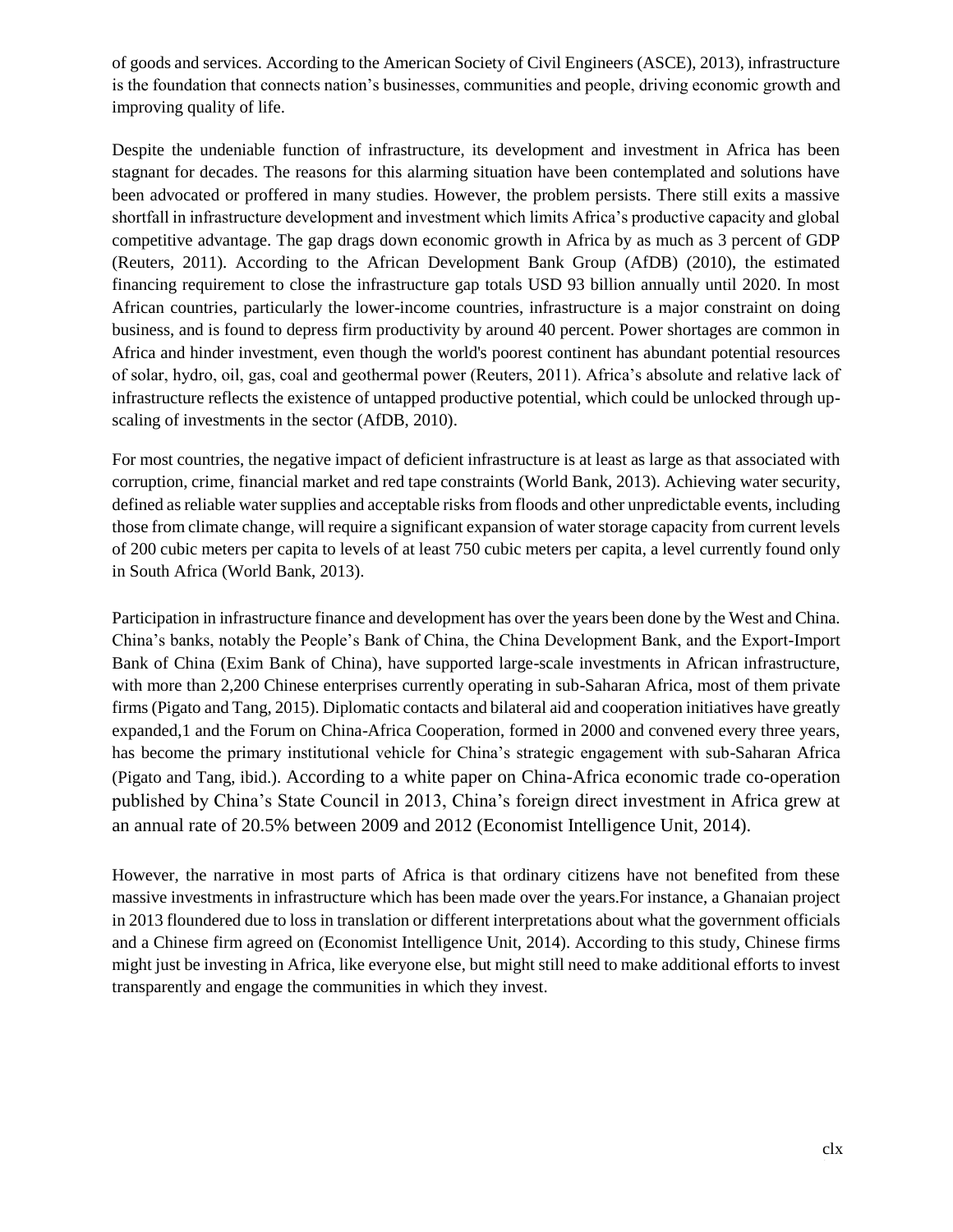Against this background, it is pertinent to continuously revisit strategies to close Africa's infrastructure gap. The AfDB clearly presented the state of infrastructure supply in Africa and attributed this to rapid globalization and shortage of finance. The literature focused on financing options for closing Africa's infrastructure gaps and advocated broadening the sources of finance and a better allocation of public resources (domestic and donor funds) in the provision of power, transport infrastructure, ports, information and communication technology (ICT), rail infrastructure (AfDB, 2010).

The objectives of the current paper is to identify barriers to achieving maximum benefits from infrastructure development in Africa and ways to improve the status quo regarding delivery of infrastructure in Africa, especially as financed and developed by the West and China. The study provides evidence that could be useful to investors, developers and governments across Africa. The findings could aid in redirecting resources (human, intellectual and material) to improve the status quo regarding productivity, capacity and returns from foreign infrastructure investment and developments in Africa.

Infrastructure has played a significant role in Africa's recent economic turnaround, and will need to play an even greater role if the continent's development targets are to be reached (World Bank, 2013).

# **2. Methods**

A review of literature relating to infrastructure development in Africa was conducted to determine reasons for the stagnation in infrastructure development in terms of capacity and productivity. Questions were then drawn up from themes and concepts emerging from the literature for discussion at one of the development and investment in infrastructure conference series (DII), which has been holding panel discussions since 2014 on how African governments can maximize social and economic benefits from investments in infrastructure across Africa. The objective of these panel discussions is to identify key impediments to the realization of desired outcomes (maximum benefits) as well as to establish current narratives, processes and strategies that need to be transformed to improve the status quo regarding infrastructure development in Africa.

Further questions were raised by the panel. The panel comprised role players in infrastructure in South Africa and Zambia, who were specially invited on the basis of their expertise. Six experts were drawn from government departments in Zambia and South Africa, consultants, developers and contractors. The audience exceeding 70 readers of infrastructure in Africa raised interrogative questions to panelist's responses. This approach provided the much needed in-depth interrogation of the questions which were put to the panelists, namely:

- a) what are the barriers to achieving maximum benefits from infrastructure development in Africa
- b) What narrative could shape the acceptance and successful delivery of infrastructure development in Africa (financed and developed by the West and China).

Thematic analysis was thereafter used to identify common themes from the deliberations. The panel discussion findings are discussed hereunder.

# **3. Barriers to realising maximum benefits from past decades of infrastructure investments 3.1 Poor maintenance culture and corruption**

It was indicated that lack of maintenance culture constituted a hindrance to maximizing benefits (in the Zambian construction industry). Findings suggested that Chinese documents translated to English may be questionable as there was no way of verifying adequacy of the terms in a contract which has undergone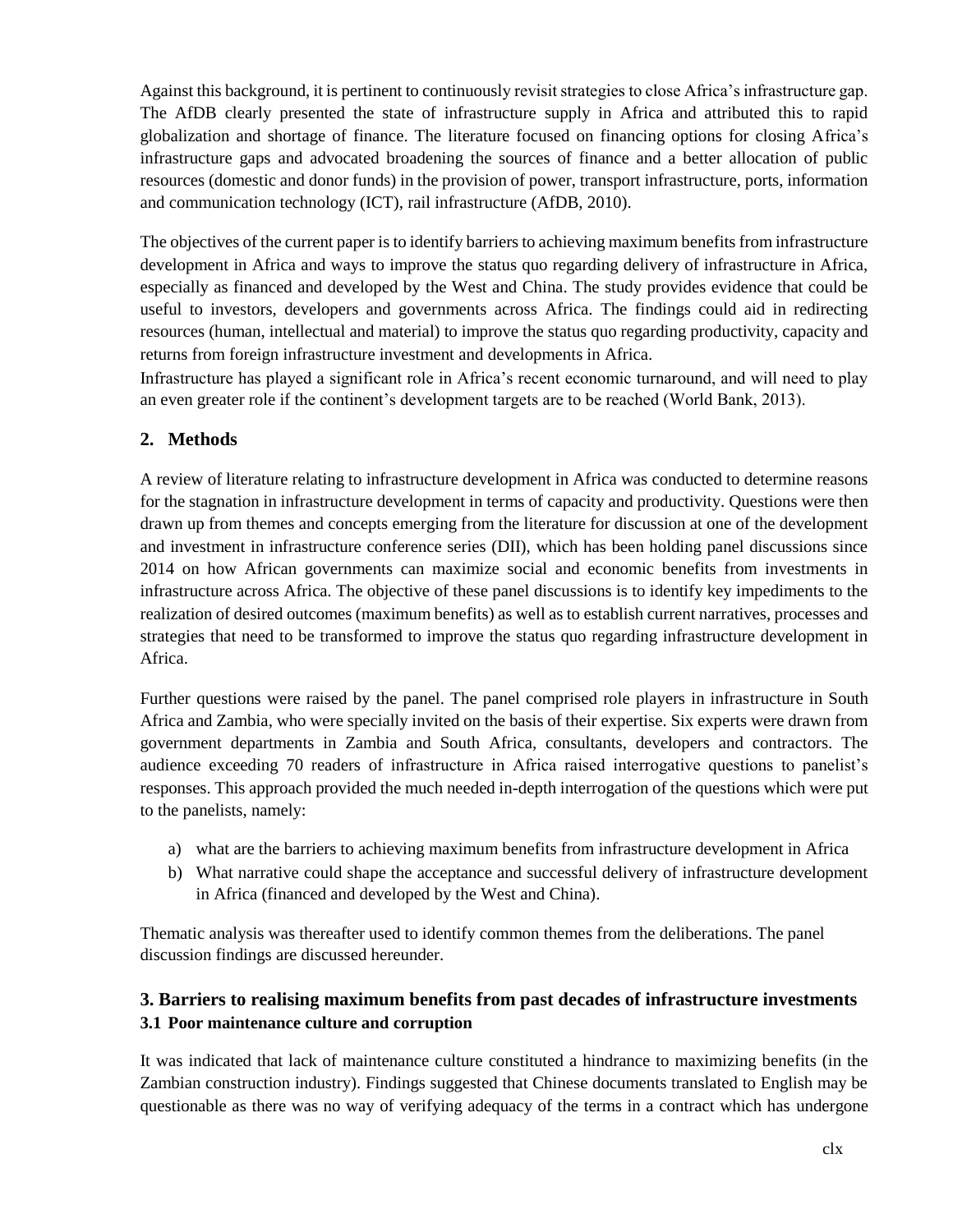such translation or transformation. This has resulted in inconsistency between on-site H&S practices and contract H&S specifications. Personal protective equipment for instance, are mandatory but contractors do not comply. In addition, corruption and lack of quality assurance were found to hinder maximization of benefits. Works were sometimes handed over with a lot of defects. Even when works are well done, no maintenance exists to follow through, and thus leading to early failure, which is a barrier to realizing maximum benefits from the assets. A possible explanation for this lack of maintenance culture is that in Africa, performance-based contracts are common, while in the East, specification contracts are used. However, it was pointed out that the responsibility of managing and maintaining contract specifications rests on the citizenry.

#### **3.2 Poor quality of procurement strategies**

It was indicated that the procurement methods, which were currently employed, lacked quality assurance and thus maximum benefits were not being realized. Corruption was also noted as a hindrance to maximization of benefits as technocrats rarely adhered to specifications. It was suggested that imported materials be strictly monitored to ensure that quality and acceptable standards are met in all aspects of infrastructure investment.

There was a general feeling that current procurement methods were too rigid and inflexible and thus unproductive. This gives rise to a problem of funding, especially with the high costs involved in infrastructure maintenance. For example, the Livingstone to Zambia road which is 72Km had a lowest bid of 25m Euro. The tender was cancelled and re-advertised one year later and 32Km of the same road now cost 21m Euro. It was therefore suggested that innovative and contemporary procurement methods and a cadre of quality procurement experts be developed to achieve maximum benefits from procurement systems.

It was reiterated that the proportion of Chinese to Zambian ownership, which was estimated to be 80 to 20 percent, in infrastructure investment was disturbing. Moreover, the Chinese undercut prices and so competition is difficult. Chinese products are usually less expensive than similar products imported from the European Union or the United States, which makes the products attractive to firms and individuals, and Chinese-financed infrastructure projects frequently include country-of-origin procurement rules (Pigato and Tang, 2015).

### **3.3 Poor planning and implementation of infrastructural projects**

It was indicated that numerous projects fell through as a result of poor implementation of plans. Poor planning at the tendering stage results in project failure as contractual conditions are not met or honoured, for instance, payments are delayed.

#### **3.4 Lack of capacity**

It was contended that there was a gap between knowledge and practice. This is probably because the universities curricular do not mesh with the capacity in the industry. It could also be that students do not study to gain knowledge, but to pass examinations. This has led to worrying concerns about performance and capacity of built environment professionals.

### **3.5 Poor project packaging**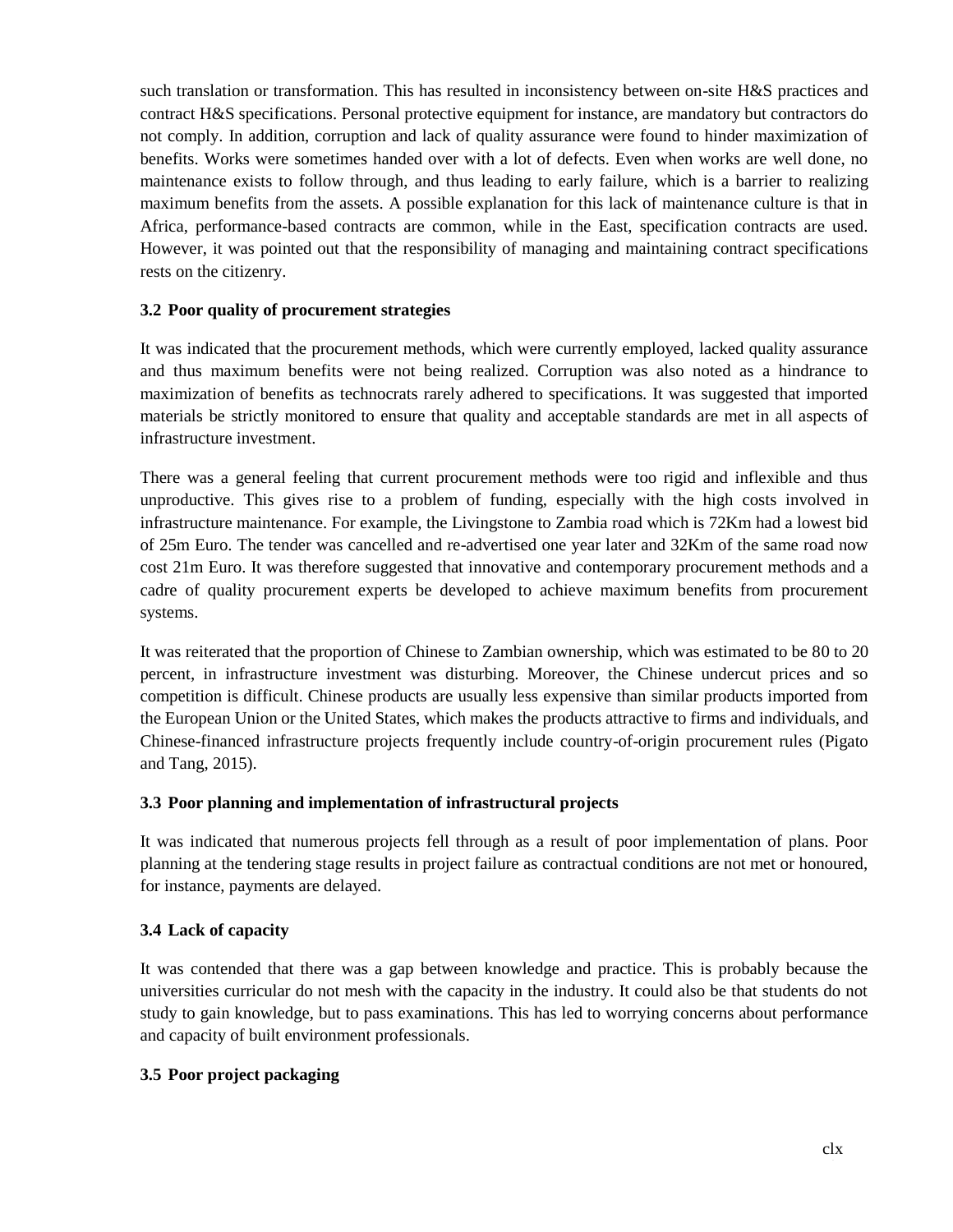It was evinced that poor packaging of projects, sometimes owing to change in government, leads to cancellation or abandonment of projects. When so many projects are started all at the same time, there is insufficient funding to complete them. Hence, benefits are not realised due to projects being left incomplete.

## **3.6 Non-compliance with H&S regulations**

The panel reports revealed that cases of non-conformance to regulations on infrastructure projects had to do with H&S, with 90% of the incidences attributed to Chinese contractors. It was indicated that most construction tenders were won by Chinese contractors who were not H&S-minded, especially in foreign lands (they usually comply with H&S in China). This could be simply as a result of laziness or greed for money. In addition, it was revealed that consultants were nonchalant about H&S culture and therefore do not monitor or ensure compliance with H&S regulations.

# **4. Shaping the acceptance and successful delivery of infrastructure in Africa**

The role of continental and regional integration in maximizing infrastructural investment in Africa was emphasized. It was suggested that development partners put emphasis on regional integration. Taking consideration of developments by other regions and their potential impact while planning for infrastructure will help in evaluating benefits from investments in the long run. For instance, the positive impact of constructing a rail line where there is a bridge, or the negative impact of other developments, for instance, the condition of the road on either side of the Kazungula bridge. African institutions could be used to drive the agenda for change and facilitate synergy between countries. Integration will also make funding of investments more feasible. The EU-Africa Partnership on Infrastructure's strategy is an example. It aims at enhancing regional integration and interconnectivity, among other things (AfDB, 2010). Regional integration can help build the supply capacity and competiveness of Africa through targeted regional infrastructure to fill vital missing links, interconnect the continent and undertake cross-border investments, financial flows and migration (Mbekeani, 2013).

Concerning poor maintenance culture, in addition to the citizenry taking charge and responsibility of infrastructure management and maintenance, there should be an asset management system in place. Namibia for example, has a good system which shows consequences of new construction versus maintenance and the effects of failure to maintain, and thus not allowing contractors to perform poorly and therefore giving citizens maximum benefits from infrastructure. Government funding could also be a solution to the problem of maintenance. However, the solution lies not only on government funding but all should be involved. It is everyone's responsibility to maintain the infrastructure.

With regard to poor quality of procurement strategies, it was suggested that mind-sets be altered and laws defining a level below which no expatriate will be required should be enacted to reduce over-reliance on Chinese investors. This is especially important in aspects relative to H&S, which the Chinese were unconcerned about. There is need to put in place a H&S manager answerable to the client to alleviate corruption and ensure compliance with H&S specifications. There was a consensus that Africa needed political goodwill to overcome neocolonialism. Strategic ways to influence politicians need to be discovered. Governments have a key role to play in the development of systems that work for Africa, by Africans.

Regarding planning and implementation of infrastructure, it was suggested that for plans to be followed through to the implementation stage, there should be an integrated approach whereby long term plans are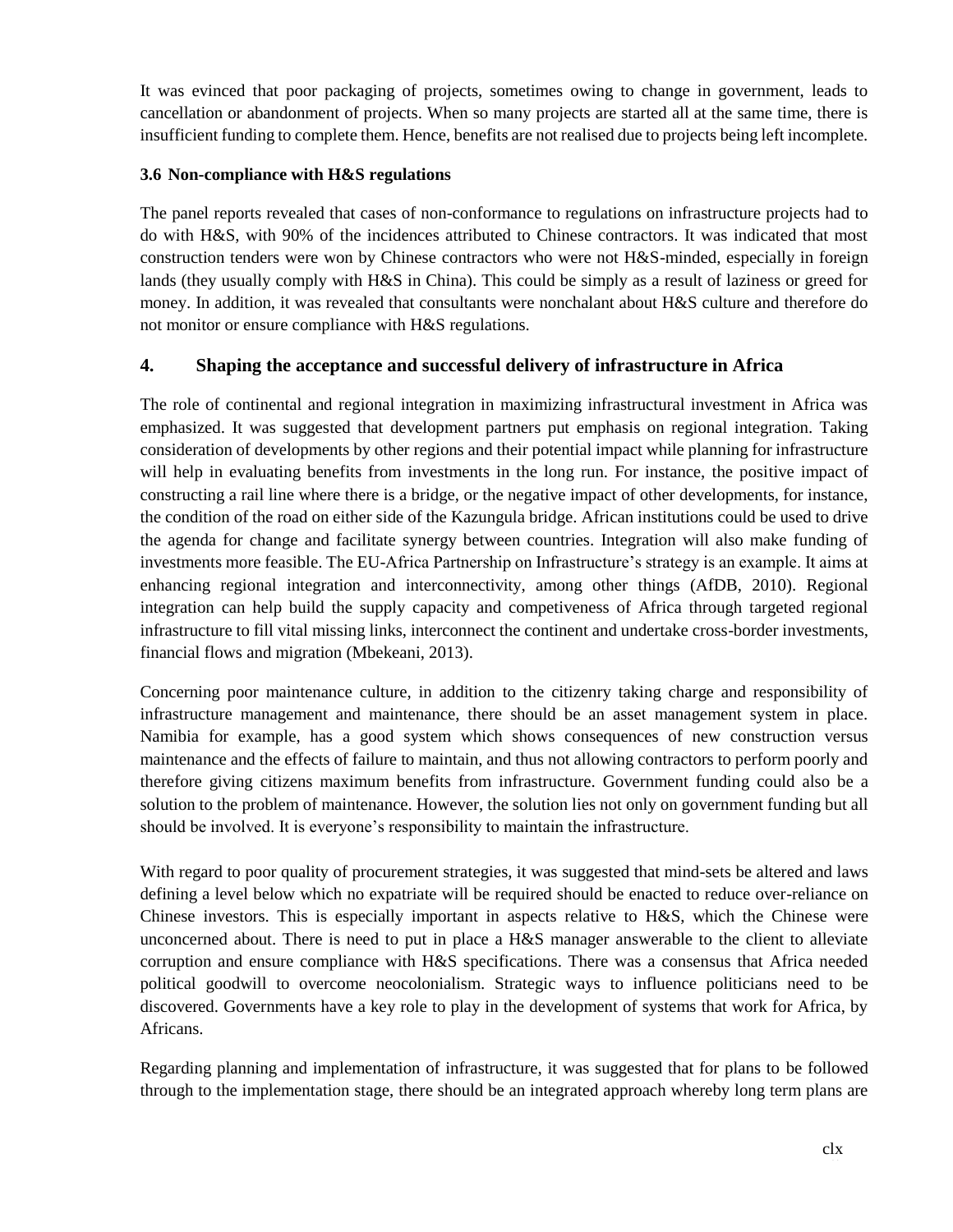made and clients abide by laws to see projects through instead of "thinking business as usual".

For built environment professionals' capacity improvement, it was suggested that capacity building was paramount in order to bridge the gap between university knowledge and performance in the industry. Construction companies should train fresh graduates to enable them to transit and transfer their acquired knowledge in any environment they find themselves. Designing programmes which are fit for purpose will facilitate capacity building and enable the graduates to fit into the industry. In addition, a think-tank was suggested to have a further discourse on the issue of educating professionals as human resource performance of any nation partly depended on these professionals. Application of acquired knowledge was also found to be paramount in strategies to maximize benefits from the procurement process. It was argued that there was shortage of critical skills and wisdom required to overcome corruption. Academics and technocrats need to be part of the political system. We do not have the human rights based approach. Including academics and professional associations will enable creation of a multi-disciplinary think tank to foresee and plan for infrastructure delivery on a preferably long-term basis. Moreover, the academics and professional associations need to be equipped and competent in order to develop capacity and skills that support infrastructure development.

It was suggested that for the status quo regarding poor H&S implementation to be altered, contractors and clients must be aware of the need to strictly enforce and adhere to H&S regulations. To ensure compliance with H&S specifications, prequalification is important, with leading indicators predicating H&S compliance. Sustainable tender documents with clauses mandating environmental, H&S issues should be put in place, and increased penalties for breach of H&S contract imposed. H&S should be part of contract evaluation and contract administration from the tendering and design stages. In this way, after contracts are awarded, H&S can be monitored easily and effectively. In addition, there is a need to spearhead the drive to include H&S plans in the Bill of Quantities through a detailed H&S Preliminary and General Items such as H&S plans etc with a detailed breakdown of what the contractor has allowed.

### **5. Conclusion**

The study explored the perspectives of infrastructure experts on hindrances or impediments to realizing maximum benefits from Africa's infrastructure investments and development. It was revealed that poor planning and implementation, non-compliance to H&S regulations and design specifications, poor project packaging and ineffective procurement strategies hinder maximization of benefits from infrastructure investments in Africa. Integrative training of built environment professionals, good asset management systems and regional integration would maximize infrastructural investment in Africa. Ultimately, mindsets need to be altered. In addition, stringent measures should be put in place to tackle the problem of noncompliance with H&S regulations.

The study provides evidence that could be useful to investors, developers and governments across Africa. The findings could aid in redirecting resources (human, intellectual and material) to improve the status quo regarding infrastructure development, capacity and returns from foreign infrastructure investment and developments in Africa.

# **6. References**

Brown-Luthango, M. (2011). Capturing land value increment to finance infrastructure investment: Possibilities for South Africa. *Urban Forum,* 22:37-52.

American Society of Civil Engineers (ASCE). (2013) Report card for America's infrastructure. ASCE.